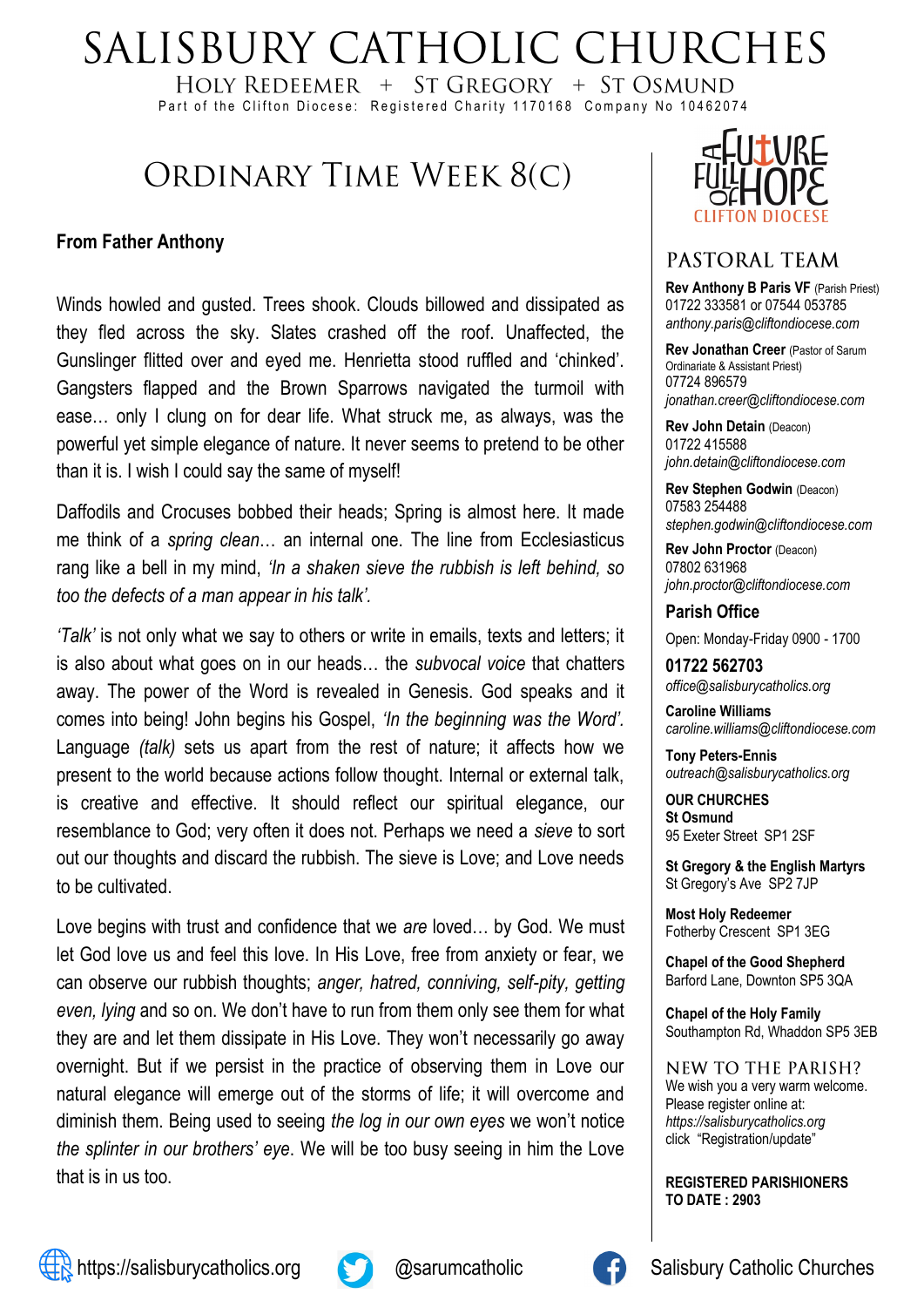## PROPOSED MERGER OF OUR PARISHES

*All registered parishioners who have provided an email address should have received the following message from Fr Anthony on Friday 25 February. He addresses all parishioners of Salisbury Catholic Churches:*

Introduction Bishop Declan has given us permission to hold a consultation about formally merging our Parishes.

Background Many Diocese, including our own, face a future with fewer priests. Nationwide it is likely that we will only be able to keep the Mass at the centre of our Catholic life if we gradually *cluster* and then *merge* some parishes. Merging parishes is legal and has many benefits. It means we preserve our catholic communities whilst fulfilling a principle of no *priest-less* parishes.

Way forward The first step towards merging parishes is to cluster them. We have already taken this step with 'Salisbury Catholic Churches'. The second step is to hold a consultation among our church communities in order to provide the evidence that will assist the Bishop with his deliberations.

We will begin the formal consultation process on 6<sup>th</sup> March 2022. Details and documents will be made available to you. In brief these will include:

- a Background Document
- a Timetable including details of Consultation Meetings,
- a Questionnaire

This is a critical moment in our church community life: may I commend the process to you with all my heart. May I also ask that individually and collectively we pray to the Holy Spirit for guidance, wisdom and courage. Together we can take the church into the future.

With my love and prayers.

Anthony

The documents to which Fr Anthony refers above are available on our website on our dedicated **Parish Merger Consultation** page: [Click here.](https://salisburycatholics.org/parish-merger) Printed copies will also be available in our churches this weekend.

| 6 March            | <b>Consultation Process Begins</b><br>Parish Questionnaire will be made available to complete online or in writing     |
|--------------------|------------------------------------------------------------------------------------------------------------------------|
| 7 March            | Booking opens to reserve a place at one of our Consultation Meetings<br>booking@salisburycatholics.org or 01722 562703 |
| 12 March at 4.30pm | <b>Consultation Meeting at Most Holy Redeemer</b>                                                                      |
| 13 March at 3pm    | Consultation Meeting at St Gregory & the English Martyrs                                                               |
| 14 March at 4.30pm | Consultation Meeting for St Osmund's to be held in St Elizabeth Hall<br>(131 Exeter Street).                           |
| 30 March at 5pm    | Deadline for Questionnaire submission                                                                                  |
| 29 April           | Submission of Summary Report to Bishop Declan                                                                          |

#### **KEY DATES FOR YOUR DIARY**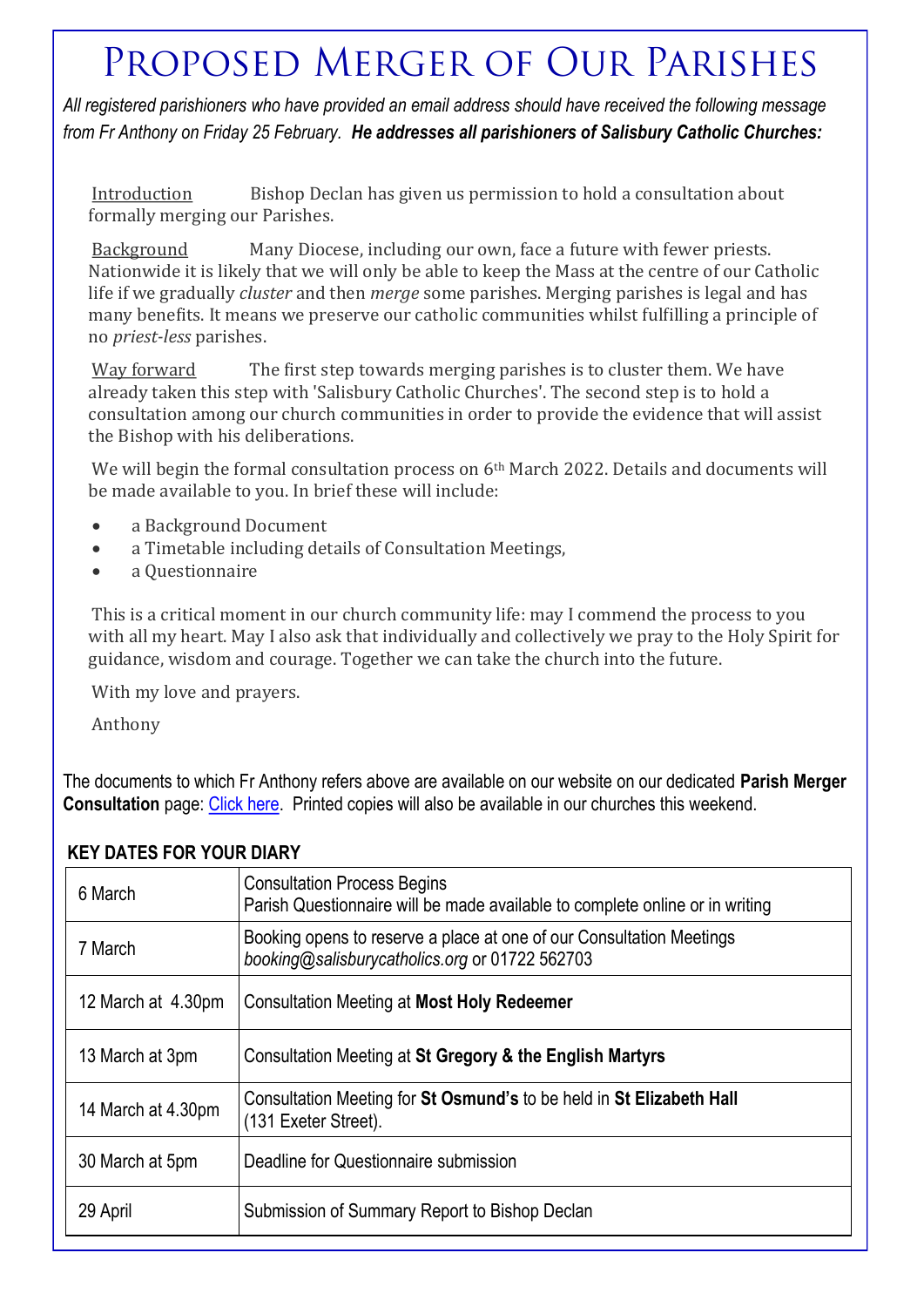## FEAST OF SAINT DAVID PATRON OF WALES - 1 MARCH

Were we restricted to hard manual labour and a diet of bread, vegetables and water, most of us would find little reason to rejoice. Yet joy is what St David urged on his brothers as he lay dying. For, as someone once said, "Joy is the infallible sign of God's presence." May his intercession bless us with the same awareness! For the story of Saint David click on the image in the 'Top News' box or [click here.](https://salisburycatholics.org/blog/saint-david-wales)

#### **ASH WEDNESDAY 2 MARCH - MASS AND DISTRIBUTION OF ASHES**

Mass times: 10:00 St Osmund, 12:00 Holy Redeemer, 18:00 St Gregory, 19:00 St Osmund (Ordinariate).

**Downton Ash Wednesday:** Our Churches Together Service with imposition of ashes will be at 7pm in the Church of the Good Shepherd. All welcome.

**The Significance of Ash Wednesday** by Father Mike Schmitz. They may just be ashes but Fr Mike points out that what they represent goes far beyond mere dust of the earth. Click on the image in the 'Top News' box to listen to Fr Mike's heartfelt words or [click here.](https://salisburycatholics.org/ash-wednesday)

**NO PARKING AT ST OSMUND'S** Please be aware that the driveway remains closed until a safety assessment is conducted. Slate tiles are slipping from the church roof and the area may be unsafe.

**Ukraine Pray for Peace** Bishop Kenneth Nowakowski, Eparchial Bishop of the Ukrainian Greek Catholic Church in the UK, has addressed his community and all people of good will as tensions rise in Ukraine. To listen and read please click on the image in the 'Top News' box or [click here.](https://salisburycatholics.org/ukraine)

**Annual CAFOD Lenten Fast Day is Friday 11 March.** By eating simply and giving what you save, you'll be making a place at your table for poor children this Lent. CAFOD envelopes will be made available in all our churches on the weekend 5 & 6 March. For those fit enough, from Ash Wednesday, challenge yourself to walk 200km in time for Easter. Do 5k a day, your way, for 40 days and see if your friends and family will sponsor you. Click on the 'Fast Day' image in the 'Top News' box or [click here](https://salisburycatholics.org/fast-2022) for more information.

**St Osmund & Holy Redeemer Parish Pastoral Council** has now been formed and the first meeting will take place on Monday 14 March. Please pray for guidance and wisdom for this group.

**The Big Sleep** welcomes those who want to take a stand against homelessness. For the sixteenth year, Alabaré are inviting brave fundraisers to sleep overnight next Friday 4 March 2022 in Salisbury Cathedral Cloisters. For more information and to register click on the image in 'Top News' box or [click here.](https://salisburycatholics.org/blog/big-sleep-0)

**Salisbury Foodbank**. In March our Lent collection for the Foodbank will be potatoes - tinned and instant mash. Thank you for your donations to the January appeal which was equivalent to 160 meals.

**Contemplative Prayer** from 1pm - 1:30pm on Tuesday 1 March in St Osmund's Church. All welcome.

**Confirmation 2022** Bishop Declan will be coming on **5 July** this year to confer the Sacrament of Confirmation. For further information please contact Annette at *confirmation@salisburycatholics.org*

**First Holy Communion 2022** weekend will be **21 & 22 May.** The first Children's session is at 2pm on 12 March, St Gregory's (it is important that the children attend **ALL** of their sessions). The timetable is available on our website: select 'Sacraments' on the main menu and then 'Holy Communion', or [click here](https://salisburycatholics.org/holy-communion) .

**Baptism Preparation** The next Baptism Preparation Course will be via Zoom on 21, 28 March; and 4 April at 7.30pm. For baptisms at St Osmund or Holy Redeemer please contact Deacon John Proctor on 07802 631968 or email *john.proctor@cliftondiocese.com* and at St Gregory contact Deacon Stephen Godwin by email *stephen.godwin@cliftondiocese.com*

**Congratulations and welcome** to Jocelyn Mary Houston who received the Sacrament of Baptism last Saturday 19 February. Please keep Jocelyn, her parents Rebecca and Andrew and godparents in your prayers at this special time.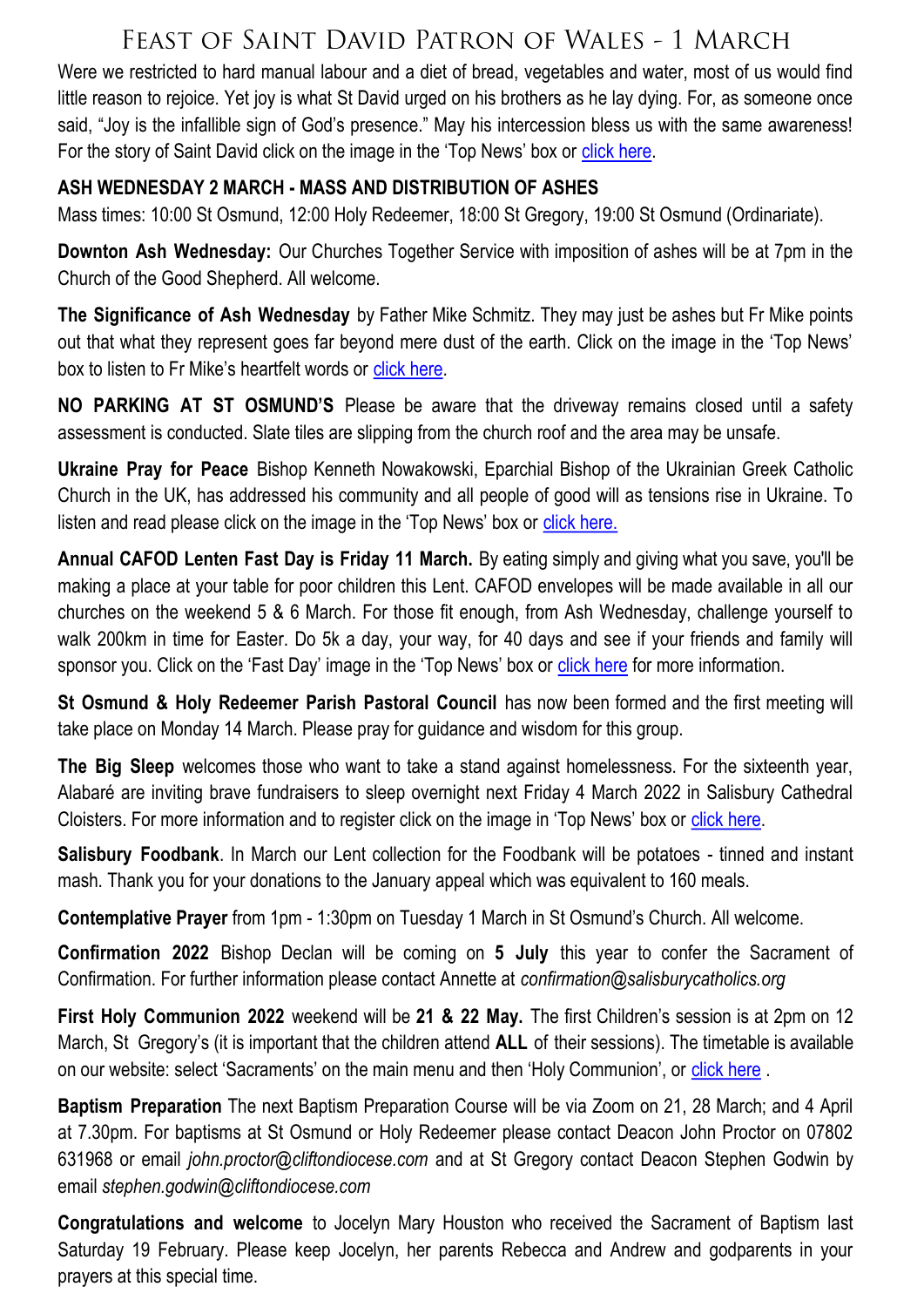## **IMPORTANT CHANGES** TO STANDING ORDER/GIFT AID PAYMENTS

giftaid

The Clifton Diocese is changing the way in which it processes standing order donations which means that we must ask most parishioners who pay this way to amend their standing order. **Parishioners who pay by Standing Order should all now have received their email with instructions**. If you haven't received yours or are having any difficulties, please contact Caroline or Liz in the Parish Office. Please check your 'junk' or 'spam' folder in case your email system has diverted it there! Quoting the correct reference on your new standing order instruction is vital to enable us to claim the Gift Aid from your donation. If you do not have an email address, you will be contacted by telephone or in person in time.

**Why is this happening?** At present, most Gift-Aided standing order donations are paid into a central Diocesan bank account and later distributed to parishes. Due to the introduction of new accounting system, all donations paid by standing order must now be paid **directly into the parish bank account** rather than the Diocesan account. This is a change that is being forced upon us and we are truly sorry for any inconvenience that this may cause. Please be assured that our Gift Aid secretaries, treasurers and the parish office will all be on hand to help you.

Donating to the parish by Standing Order is the most convenient way to support the mission of our parish. If you do not currently give this way, please consider doing so. Contact the parish office either by email or telephone. 01722 562703 *office@salisburycatholics.org* Many thanks.

**Deanery Lenten Penitential Service with Bishop Declan**: **Thursday 10 March at 7pm**. Bishop Declan is coming to St Osmund's to celebrate a Liturgy of Reconciliation (with opportunity for individual confessions).

**Syro Malabar Community annual retreat** lead by Fr. Jose Anthiamkulam MCBS at Most Holy Redeemer Church on Saturday 19 March 9.00am to 5.00pm.

**Liturgy – A Call to Love** Our Diocesan Liturgy Office has produced a series of videos, entitled 'A Call to Love' to remind us of the importance of the Mass in our lives. We have the tenth video 'The Eucharist' by Canon Christopher Whitehead, Parish Priest, St John the Evangelist, Bath. To watch, click on the 'A Call to Love' image in the 'Top News' box on our homepage or [click here.](https://salisburycatholics.org/call-love)

**The God Who Speaks** We have a reflection by Bishop Jim Golka on this Sunday's readings (8th Sunday in Ordinary Time C). Our actions speak loudly and by them our being is changed. Therefore by imitating Jesus we let him transform us. To watch, click on 'The God Who Speaks' button on our homepage or [click here.](https://salisburycatholics.org/god-who-speaks)

**Sunday Homily by Bishop Robert Barron**. There are a lot of people claiming to be spiritual gurus, teachers, and guides today. But is the person to whom you've entrusted your life spiritually blind? Whom are you going to follow, and why? Toward the end of Luke's Sermon on the Plain, Jesus the definitive spiritual guide offers us important lessons that help us discern our spiritual guides. To listen, click on the 'Sunday Homily' button on our homepage or [click here.](https://salisburycatholics.org/sunday-homily)

**Luke's Gospel** Christopher Piggins continues to read Luke's Gospel with the recording of Chapters 15 & 16: 'The Journey to Jerusalem'. To watch, click on the 'Luke's Gospel' button on our home page or [click here.](https://salisburycatholics.org/lukes-gospel)

**Children's Liturgy** from Catholic Kids Media: The Blind leading the Blind?! A fun Catholic reflection for children based on the readings for this Sunday the 8th Sunday in Ordinary Time Year C. Click on 'Church TV' then select 'Children's Liturgy' or [click here.](https://salisburycatholics.org/childrens-liturgy)